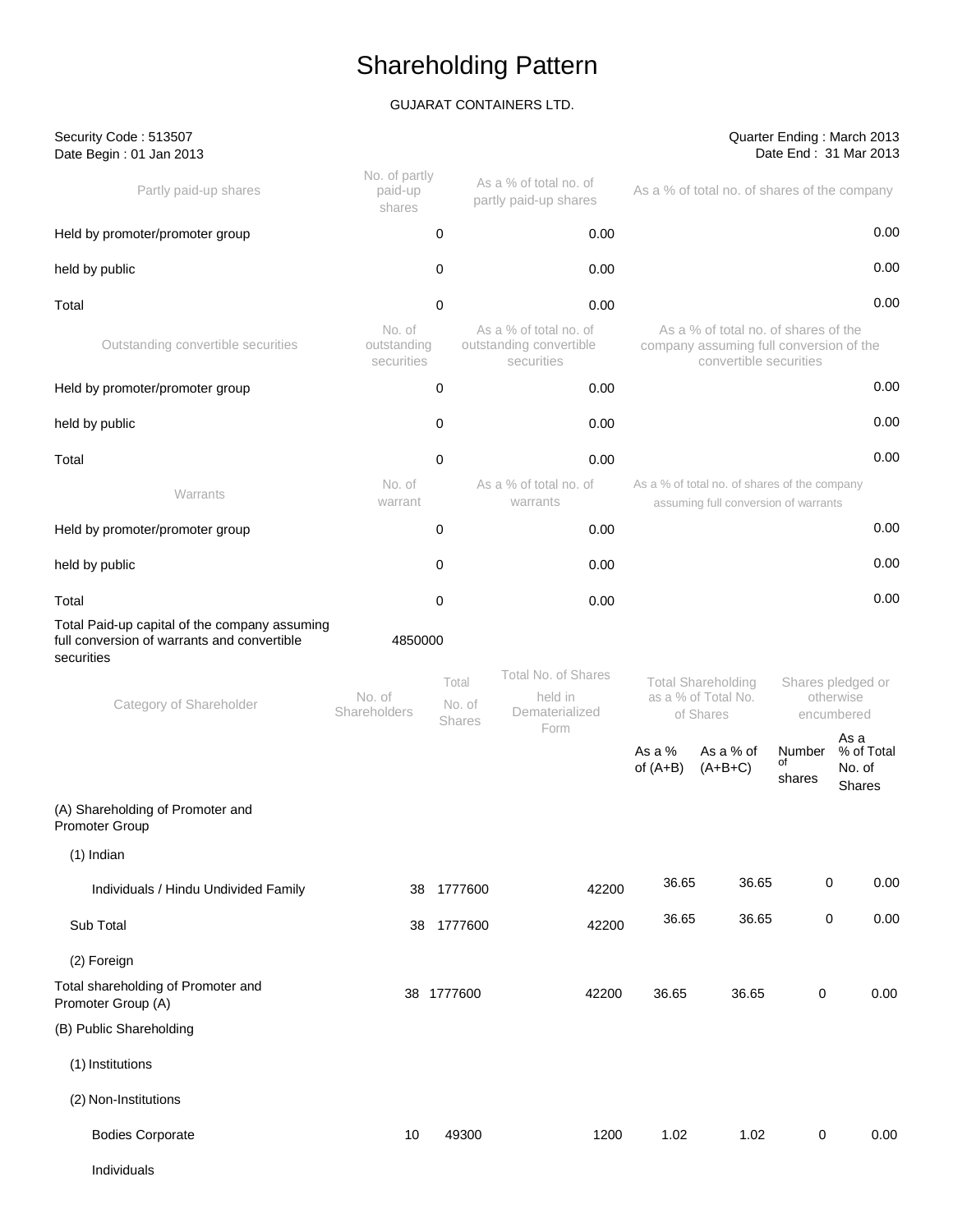|                                                                                                                            |             |         | <b>Shareholding Pattern</b> |        |        |             |      |
|----------------------------------------------------------------------------------------------------------------------------|-------------|---------|-----------------------------|--------|--------|-------------|------|
| Individual shareholders holding                                                                                            | 10280       | 2282300 | 23700                       | 47.06  | 47.06  | 0           | 0.00 |
| nominal share capital up to Rs. 1 lakh<br>Individual shareholders holding<br>nominal share capital in excess of Rs. 1 lakh | 3           | 705300  | 0                           | 14.54  | 14.54  | 0           | 0.00 |
| Any Others (Specify)                                                                                                       | 116         | 35500   | 700                         | 0.73   | 0.73   | 0           | 0.00 |
| Non Resident Indians                                                                                                       | 115         | 34800   | 0                           | 0.72   | 0.72   | 0           | 0.00 |
| <b>Hindu Undivided Families</b>                                                                                            | 1           | 700     | 700                         | 0.01   | 0.01   | 0           | 0.00 |
| Sub Total                                                                                                                  | 10409       | 3072400 | 25600                       | 63.35  | 63.35  | 0           | 0.00 |
| Total Public shareholding (B)                                                                                              | 10409       | 3072400 | 25600                       | 63.35  | 63.35  | 0           | 0.00 |
| Total $(A)+(B)$                                                                                                            | 10447       | 4850000 | 67800                       | 100.00 | 100.00 | 0           | 0.00 |
| (C) Shares held by Custodians and against<br>which Depository Receipts have been<br>issued                                 | $\mathbf 0$ | 0       | $\mathbf 0$                 | 0.00   | 0.00   | 0           | 0.00 |
| (1)                                                                                                                        | $\mathbf 0$ | 0       | 0                           | 0.00   | 0.00   | 0           | 0.00 |
| (2)                                                                                                                        | 0           | 0       | 0                           | 0.00   | 0.00   | 0           | 0.00 |
| Sub Total                                                                                                                  | 0           | 0       | $\mathbf 0$                 | 0.00   | 0.00   | $\mathbf 0$ | 0.00 |
| Total $(A)+(B)+(C)$                                                                                                        | 10447       | 4850000 | 67800                       | 0.00   | 100.00 | $\mathbf 0$ | 0.00 |

Notes:

1. For determining public shareholding for the purpose of Clause 40A

2. For definitions of Promoter and Promoter Group, refer to Clause 40A.

3. Public shareholding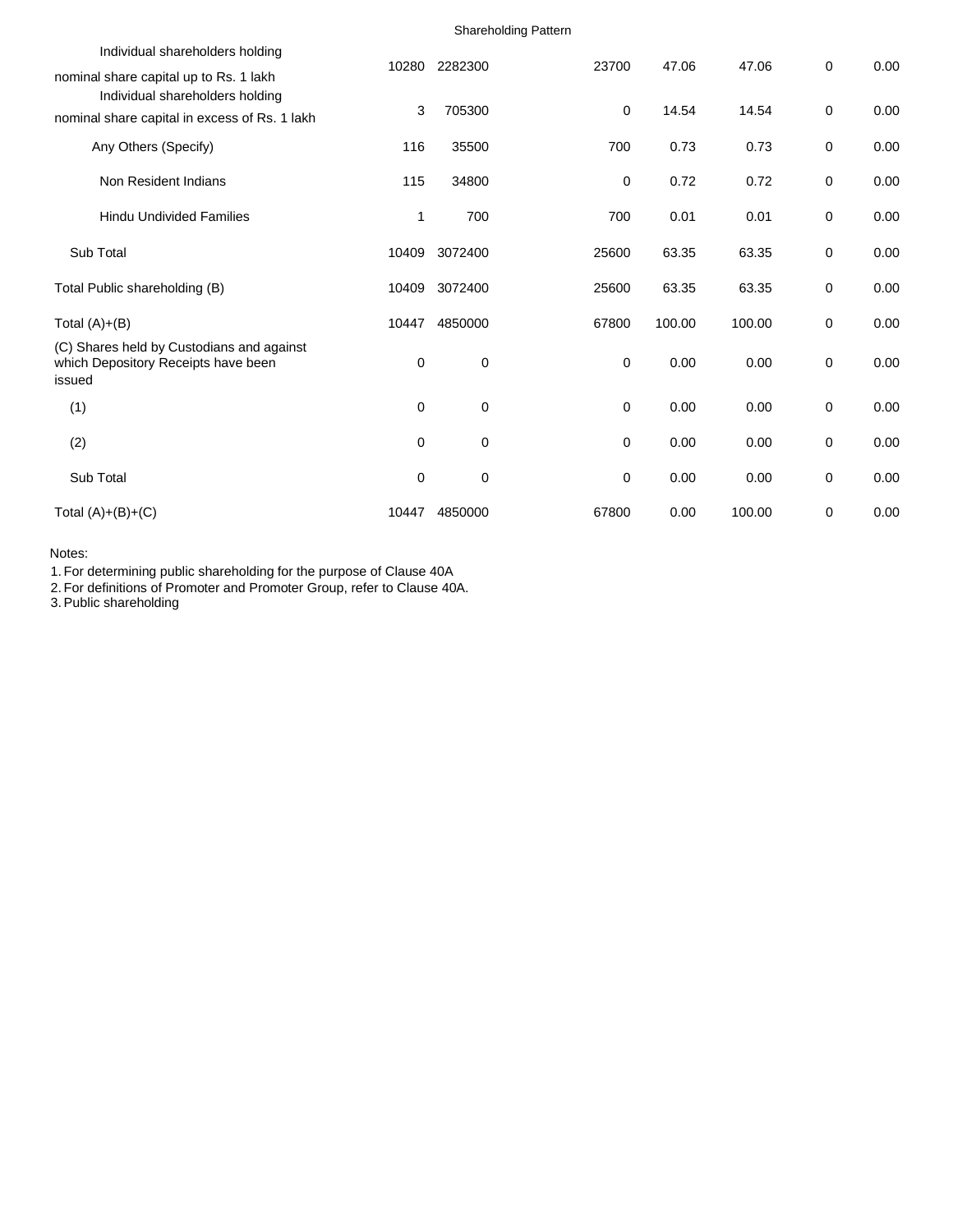### GUJARAT CONTAINERS LTD

#### Scrip Code : 513507 Quarter ending : March 2013

#### Shareholding of securities (including shares, warrants, convertible securities) of persons belonging to the category Promoter and Promoter Group

|                |                            | Details of Shares               |                                                             |           |                       |                                                                                                |                                  |                                                                        |                                                |                                                                                      | Total shares (including<br>underlying shares<br>assuming full conversion |
|----------------|----------------------------|---------------------------------|-------------------------------------------------------------|-----------|-----------------------|------------------------------------------------------------------------------------------------|----------------------------------|------------------------------------------------------------------------|------------------------------------------------|--------------------------------------------------------------------------------------|--------------------------------------------------------------------------|
|                | Name of the<br>Shareholder | held                            |                                                             |           | Encumbered shares (*) | Details of warrants                                                                            |                                  | Details of convertible<br>securities                                   |                                                | of warrants and<br>convertible securities) as<br>a % of diluted share<br>capital     |                                                                          |
| SI.No.         |                            | No. of<br><b>Shares</b><br>held | As a %<br>of<br>grand<br>total<br>$(A) +$<br>$(B) +$<br>(C) | No        | As a<br>percentage    | As a<br>$%$ of<br>grand<br>total<br>$(A) +$<br>$(B) +$<br>$(C)$ of<br>sub-<br>clause<br>(l)(a) | Number<br>οf<br>warrants<br>held | As a %<br>total<br>number<br>of<br>warrants<br>of the<br>same<br>class | Number of<br>convertible<br>securities<br>held | As a %<br>total<br>number of<br>convertible<br>securities<br>of the<br>same<br>class |                                                                          |
| 1              | Kiran Shah                 | 9,64,400                        | 19.88                                                       | $\pmb{0}$ | 0.00                  | 0.00                                                                                           | 0                                | 0.00                                                                   | 0                                              | 0.00                                                                                 | 0.00                                                                     |
| $\overline{2}$ | Geeta K Shah               | 3,47,600                        | 7.17                                                        | $\pmb{0}$ | 0.00                  | 0.00                                                                                           | 0                                | 0.00                                                                   | 0                                              | 0.00                                                                                 | 0.00                                                                     |
| 3              | Kiran Shah                 | 80,000                          | 1.65                                                        | $\pmb{0}$ | 0.00                  | 0.00                                                                                           | 0                                | 0.00                                                                   | 0                                              | 0.00                                                                                 | 0.00                                                                     |
| 4              | Kiran Arvindlal<br>Shah    | 50,000                          | 1.03                                                        | $\pmb{0}$ | 0.00                  | 0.00                                                                                           | 0                                | 0.00                                                                   | 0                                              | 0.00                                                                                 | 0.00                                                                     |
| 5              | Pravin H Shah              | 43,300                          | 0.89                                                        | $\pmb{0}$ | 0.00                  | 0.00                                                                                           | 0                                | 0.00                                                                   | 0                                              | 0.00                                                                                 | 0.00                                                                     |
| 6              | Geeta Kiran<br>Shah        | 32,500                          | 0.67                                                        | $\pmb{0}$ | 0.00                  | 0.00                                                                                           | 0                                | 0.00                                                                   | 0                                              | 0.00                                                                                 | 0.00                                                                     |
| 7              | Pravin Hiralal<br>Shah     | 5,000                           | 0.10                                                        | $\pmb{0}$ | 0.00                  | 0.00                                                                                           | 0                                | 0.00                                                                   | 0                                              | 0.00                                                                                 | 0.00                                                                     |
| 8              | Pradip M Shah              | 4,500                           | 0.09                                                        | $\pmb{0}$ | 0.00                  | 0.00                                                                                           | 0                                | 0.00                                                                   | 0                                              | 0.00                                                                                 | 0.00                                                                     |
| 9              | Geeta K Shah               | 1,100                           | 0.02                                                        | $\pmb{0}$ | 0.00                  | 0.00                                                                                           | 0                                | 0.00                                                                   | 0                                              | 0.00                                                                                 | 0.00                                                                     |
| 10             | Kiran Shah                 | 1,100                           | 0.02                                                        | $\pmb{0}$ | 0.00                  | 0.00                                                                                           | 0                                | 0.00                                                                   | 0                                              | 0.00                                                                                 | 0.00                                                                     |
| 11             | Pravin Shah                | 1,100                           | 0.02                                                        | $\pmb{0}$ | 0.00                  | 0.00                                                                                           | 0                                | 0.00                                                                   | 0                                              | 0.00                                                                                 | 0.00                                                                     |
| 12             | Minaxiben<br>Shah          | 900                             | 0.02                                                        | 0         | 0.00                  | 0.00                                                                                           | 0                                | 0.00                                                                   | 0                                              | 0.00                                                                                 | 0.00                                                                     |
| 13             | Arvindbhai<br>Shah         | 800                             | 0.02                                                        | $\pmb{0}$ | 0.00                  | 0.00                                                                                           | 0                                | 0.00                                                                   | 0                                              | 0.00                                                                                 | 0.00                                                                     |
| 14             | Pravin Hiral<br>Shah       | 500                             | 0.01                                                        | 0         | 0.00                  | 0.00                                                                                           | 0                                | 0.00                                                                   | 0                                              | 0.00                                                                                 | 0.00                                                                     |
| 15             | Pradipbhai<br>Shah         | 500                             | 0.01                                                        | 0         | 0.00                  | 0.00                                                                                           | 0                                | 0.00                                                                   | 0                                              | 0.00                                                                                 | 0.00                                                                     |
| 16             | Geetadevi<br>K Shah        | 100                             | 0.00                                                        | $\pmb{0}$ | 0.00                  | 0.00                                                                                           | 0                                | 0.00                                                                   | $\mathsf 0$                                    | 0.00                                                                                 | 0.00                                                                     |
| 17             | Geetaben<br>Shah           | 100                             | 0.00                                                        | $\pmb{0}$ | 0.00                  | 0.00                                                                                           | 0                                | 0.00                                                                   | $\mathsf 0$                                    | 0.00                                                                                 | 0.00                                                                     |
| 18             | Pradipkumar<br>Shah        | 100                             | 0.00                                                        | $\pmb{0}$ | 0.00                  | 0.00                                                                                           | 0                                | 0.00                                                                   | 0                                              | 0.00                                                                                 | 0.00                                                                     |
| 19             | Shah Geeta<br>Devi Kiran   | 100                             | 0.00                                                        | $\pmb{0}$ | 0.00                  | 0.00                                                                                           | 0                                | 0.00                                                                   | 0                                              | 0.00                                                                                 | 0.00                                                                     |
| 20             | Shah Geeta<br>ben Kiran    | 100                             | 0.00                                                        | $\pmb{0}$ | 0.00                  | 0.00                                                                                           | 0                                | 0.00                                                                   | 0                                              | 0.00                                                                                 | 0.00                                                                     |
| 21             | Shah Kiranray<br>Α         | 100                             | 0.00                                                        | $\pmb{0}$ | 0.00                  | 0.00                                                                                           | 0                                | $0.00\,$                                                               | 0                                              | 0.00                                                                                 | 0.00                                                                     |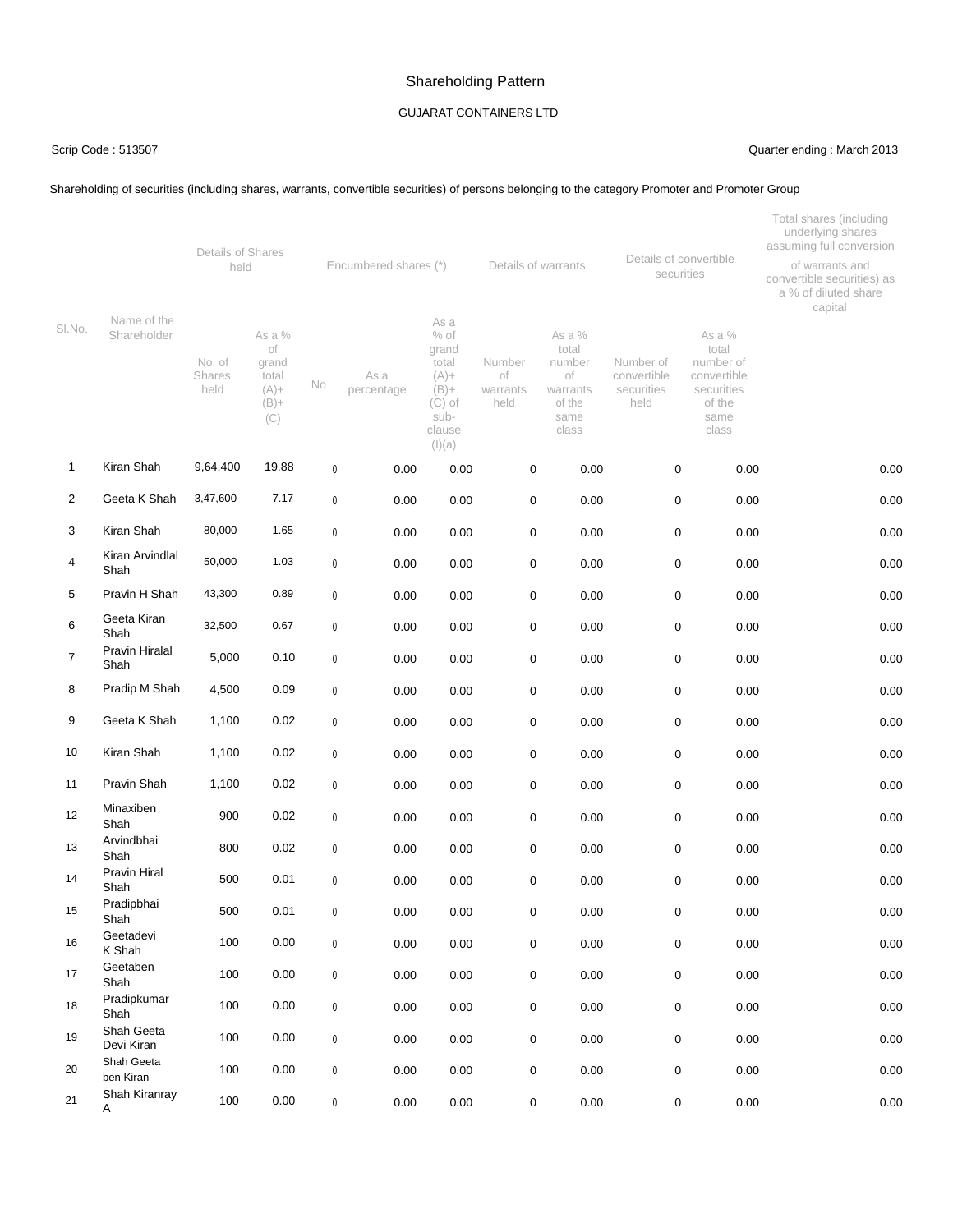| 22 | Shah Geeta               | 100       | 0.00  | $\mathbf 0$ | 0.00 | 0.00 | 0 | 0.00 | 0 | 0.00 | 0.00 |
|----|--------------------------|-----------|-------|-------------|------|------|---|------|---|------|------|
| 23 | Geetakumari K<br>Shah    | 100       | 0.00  | 0           | 0.00 | 0.00 | 0 | 0.00 | 0 | 0.00 | 0.00 |
| 24 | Geetagauri<br>Kiran Shah | 100       | 0.00  | 0           | 0.00 | 0.00 | 0 | 0.00 | 0 | 0.00 | 0.00 |
| 25 | Geeta Devi K<br>Shah     | 100       | 0.00  | 0           | 0.00 | 0.00 | 0 | 0.00 | 0 | 0.00 | 0.00 |
| 26 | Geeta Kiran<br>Shah      | 100       | 0.00  | 0           | 0.00 | 0.00 | 0 | 0.00 | 0 | 0.00 | 0.00 |
| 27 | Geetagauri<br>Shah       | 100       | 0.00  | 0           | 0.00 | 0.00 | 0 | 0.00 | 0 | 0.00 | 0.00 |
| 28 | Kiranray A<br>Shah       | 100       | 0.00  | $\pmb{0}$   | 0.00 | 0.00 | 0 | 0.00 | 0 | 0.00 | 0.00 |
| 29 | Pradipbhai<br>Shah       | 100       | 0.00  | 0           | 0.00 | 0.00 | 0 | 0.00 | 0 | 0.00 | 0.00 |
| 30 | Pradipray<br>Shah        | 100       | 0.00  | 0           | 0.00 | 0.00 | 0 | 0.00 | 0 | 0.00 | 0.00 |
| 31 | Pradip Shah              | 100       | 0.00  | 0           | 0.00 | 0.00 | 0 | 0.00 | 0 | 0.00 | 0.00 |
| 32 | Pradipchandra<br>Shah    | 100       | 0.00  | 0           | 0.00 | 0.00 | 0 | 0.00 | 0 | 0.00 | 0.00 |
| 33 | Pradip Shah              | 100       | 0.00  | 0           | 0.00 | 0.00 | 0 | 0.00 | 0 | 0.00 | 0.00 |
| 34 | Geetadevi<br>Kiran Shah  | 100       | 0.00  | 0           | 0.00 | 0.00 | 0 | 0.00 | 0 | 0.00 | 0.00 |
| 35 | Geetaben<br>Shah         | 100       | 0.00  | 0           | 0.00 | 0.00 | 0 | 0.00 | 0 | 0.00 | 0.00 |
| 36 | Geeta K Shah             | 100       | 0.00  | 0           | 0.00 | 0.00 | 0 | 0.00 | 0 | 0.00 | 0.00 |
| 37 | Neil Kiran<br>Shah       | 1,25,700  | 2.59  | 0           | 0.00 | 0.00 | 0 | 0.00 | 0 | 0.00 | 0.00 |
| 38 | Neha Vora                | 1,16,500  | 2.40  | 0           | 0.00 | 0.00 | 0 | 0.00 | 0 | 0.00 | 0.00 |
|    | Total                    | 17,77,600 | 36.65 | 0           | 0.00 | 0.00 | 0 | 0.00 | 0 | 0.00 | 0.00 |

(\*) The term encumbrance has the same meaning as assigned to it in regulation 28(3) of the SAST Regulations, 2011.